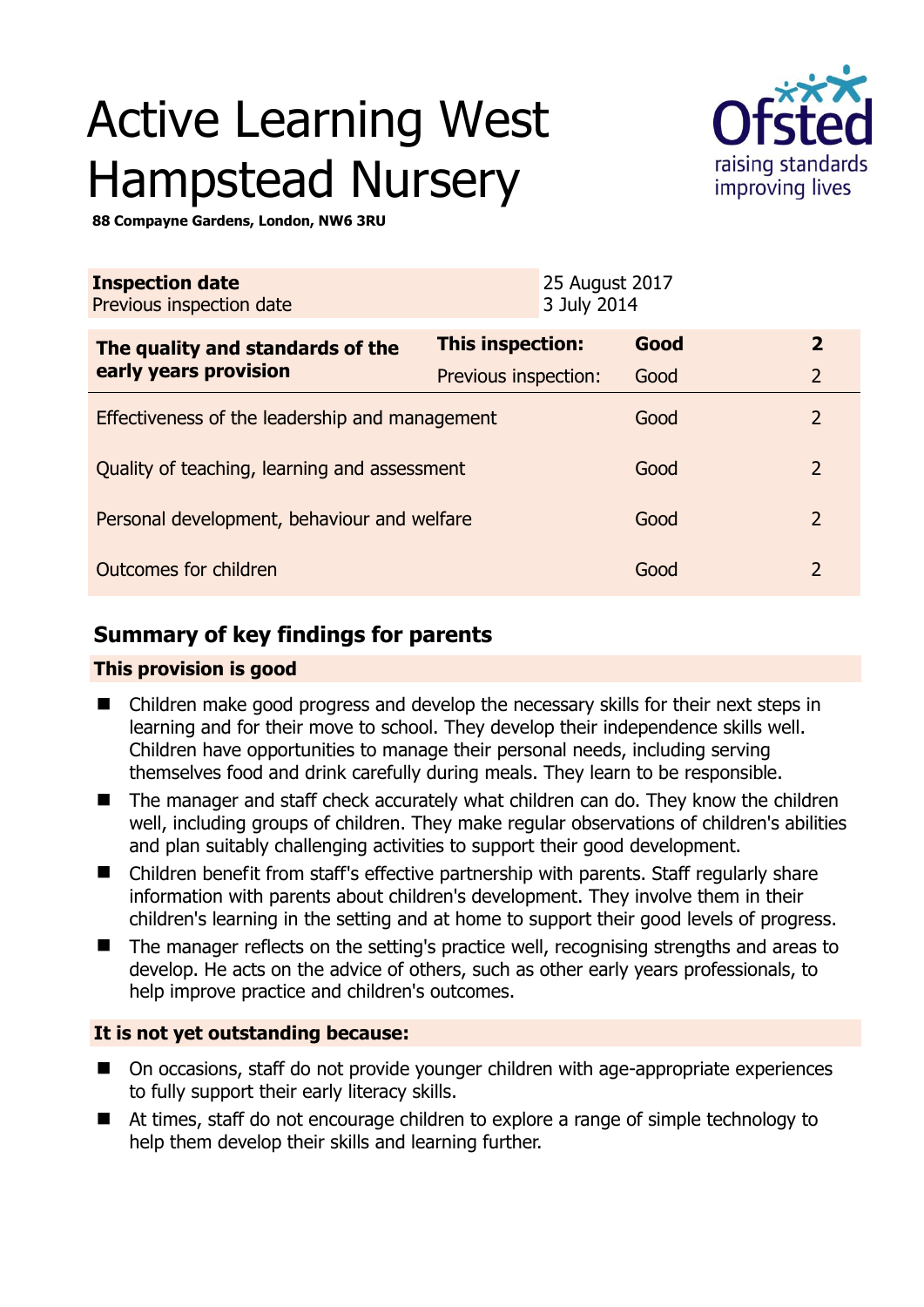## **What the setting needs to do to improve further**

#### **To further improve the quality of the early years provision the provider should:**

- $\blacksquare$  build on opportunities for the youngest children to develop their early literacy skills
- develop fully children's use and understanding of simple technology, to help extend their learning experiences and skills.

#### **Inspection activities**

- The inspector observed the interactions between staff and children as they engaged together in activities, and assessed the impact of teaching on children's learning.
- The inspector and the manager undertook a joint observation of a teaching activity.
- The inspector held discussions with the manager and staff during the inspection about children's care and the activities provided for them.
- The inspector took into account the views of the parents and carers spoken to on the day and engaged with children at appropriate times.
- $\blacksquare$  The inspector viewed documentation during the inspection, such as the setting's policies and procedures, attendance registers and children's assessment folders.

#### **Inspector**

Anneka Qayyum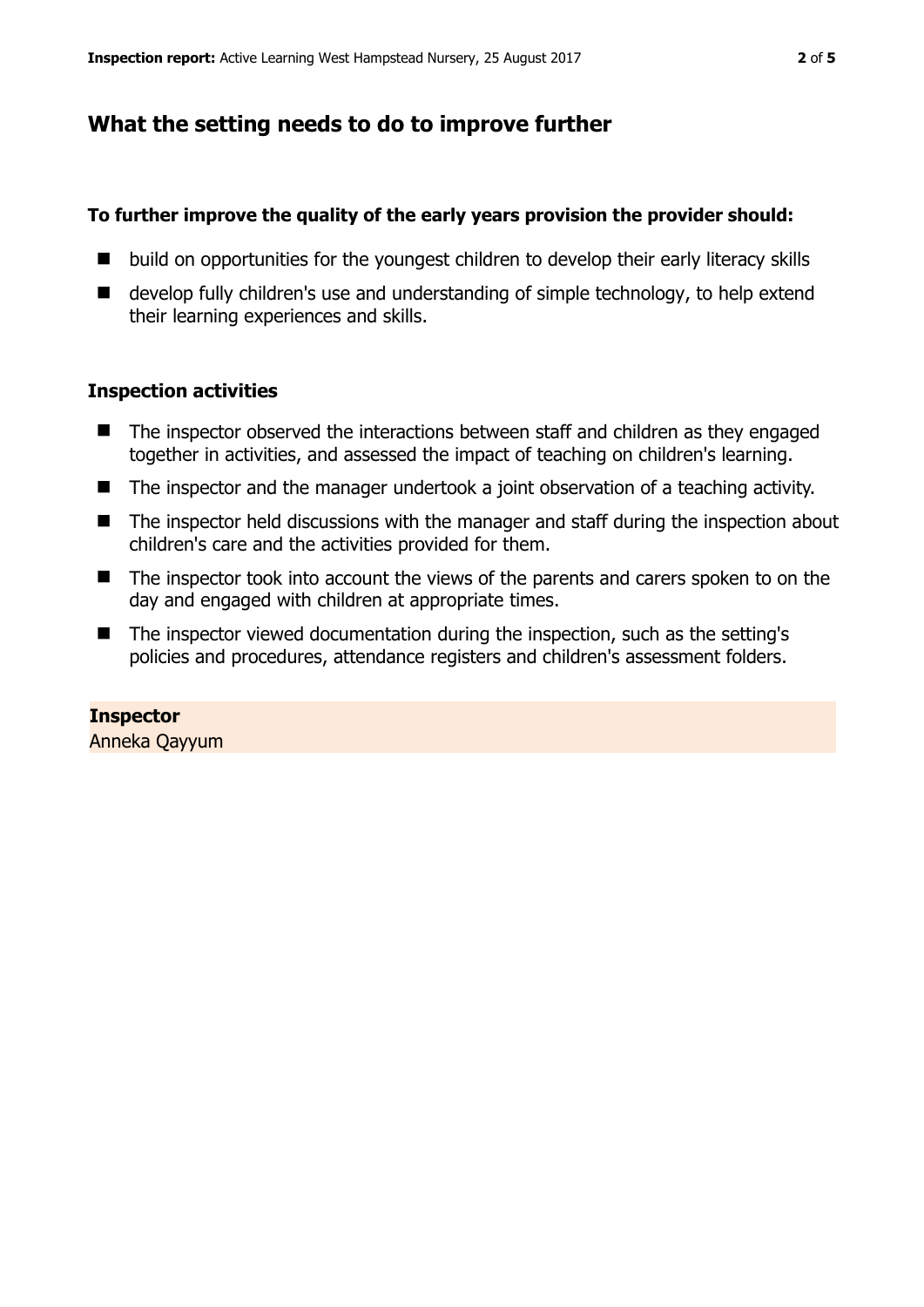## **Inspection findings**

#### **Effectiveness of the leadership and management is good**

Safeguarding is effective. The manager understands his responsibility to protect children and implements effective policies and procedures to support their welfare. He deploys staff well to ensure ratio requirements are met effectively and children are well supervised and safe. The manager ensures staff's suitability, following robust recruitment procedures to support children's well-being. Staff know how to recognise and report any signs that indicate a child may be at risk of harm. The manager monitor's staff practice. He reflects effectively on the quality of their practice to help maintain good teaching levels. He provides good opportunities for staff to develop their knowledge and skills, such as through thorough inductions and regular staff meetings. Staff are well qualified to support children's well-being. For instance, they attend first-aid training and know how to deal with any accidents and injuries and provide good levels of care.

#### **Quality of teaching, learning and assessment is good**

Children play confidently in a safe, stimulating, well-organised and interesting environment that helps to support all areas of learning well. Children are keen to explore the resources and concentrate well. They enjoy creative experiences, such as while building with blocks. For example, they think of ideas and share the resources as they play, while developing their hand muscle control. Staff provide good opportunities to help develop children's understanding of the similarities and differences of others. For instance, they make books about children's lives and families to help them learn about and value each other's backgrounds.

#### **Personal development, behaviour and welfare are good**

Staff are caring and form warm relationships with children. They are sensitive to children's needs and support their emotional well-being effectively. Children behave well. Staff share their expectations with them to help them learn what is and is not acceptable. They act as good role models for children to learn from. For example, they remind children to say 'please' and 'thank you' and they help them learn to be polite. Children eat nutritious food, are active and enjoy using equipment. For instance, they ride on tricycles, balance on crates and develop their physical skills well. Staff regularly assess risks in all areas that children use to identify and remove any hazards.

#### **Outcomes for children are good**

All children make good progress from their starting points and develop skills that support their next stage of learning. Children interact and communicate confidently with others. Babies babble happily while they play, and toddlers learn to sing along to rhymes. Overall, children develop good literacy skills, such as older children learning to sound out the initial sounds in words.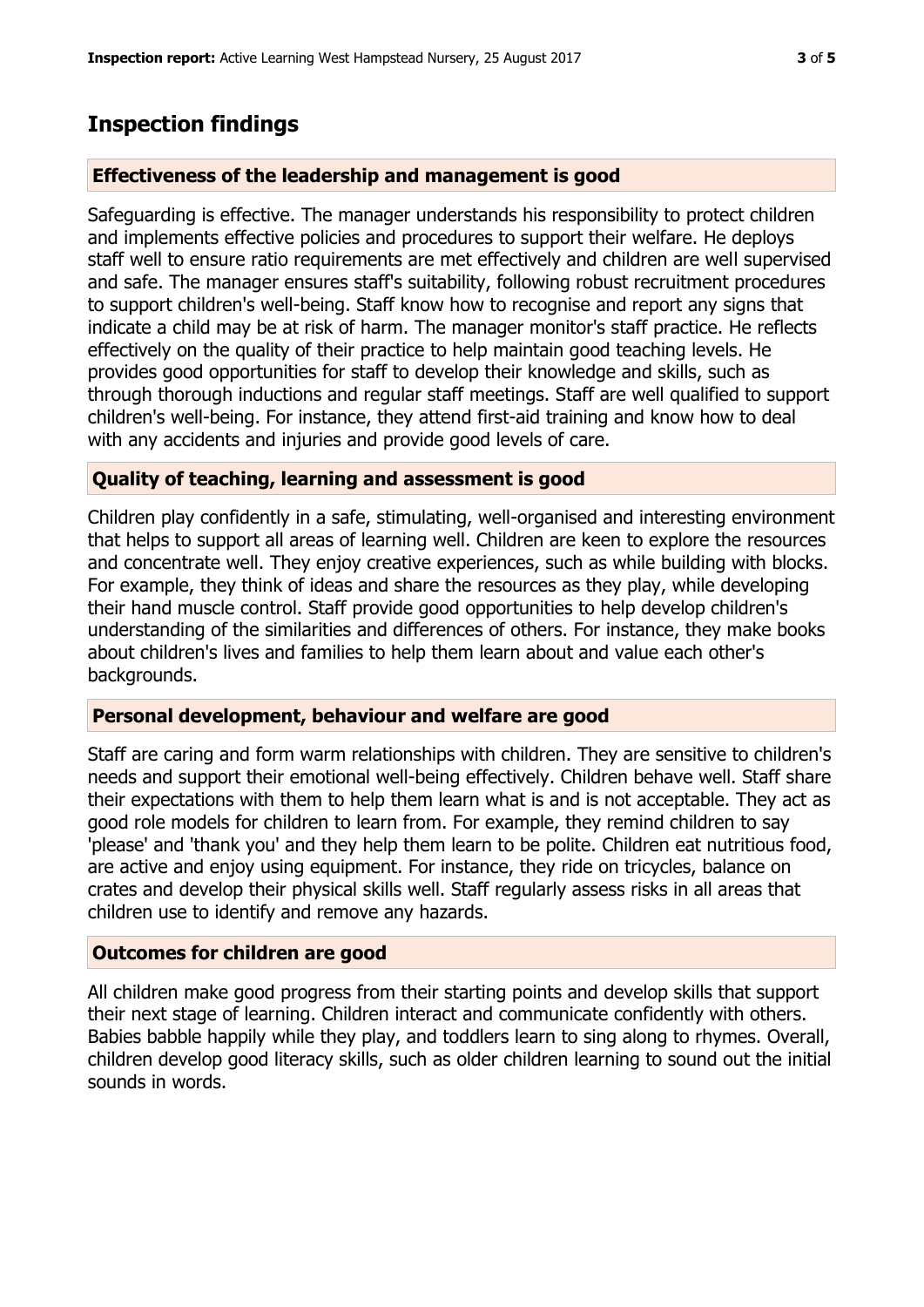## **Setting details**

| Unique reference number                             | EY360658                                     |  |
|-----------------------------------------------------|----------------------------------------------|--|
| <b>Local authority</b>                              | Camden                                       |  |
| <b>Inspection number</b>                            | 1111680                                      |  |
| <b>Type of provision</b>                            | Full-time provision                          |  |
| Day care type                                       | Childcare - Non-Domestic                     |  |
| <b>Registers</b>                                    | Early Years Register                         |  |
| Age range of children                               | $0 - 4$                                      |  |
| <b>Total number of places</b>                       | 164                                          |  |
| Number of children on roll                          | 158                                          |  |
| <b>Name of registered person</b>                    | Active Learning Childcare (Guernsey) Limited |  |
| <b>Registered person unique</b><br>reference number | RP900861                                     |  |
| Date of previous inspection                         | 3 July 2014                                  |  |
| <b>Telephone number</b>                             | 0203 031 9097                                |  |

Active Learning West Hampstead Nursery registered in 2008. The nursery is located in West Hampstead, in the London Borough of Camden. The nursery is open each weekday from 7.30am until 6.30pm, for 51 weeks of the year. The nursery is in receipt of funding for the provision of free early education for children aged three and four years. It currently employs 70 members of staff. Of these, 34 hold appropriate early years qualifications at level 3 and above, including one who holds qualified teacher status.

This inspection was carried out by Ofsted under sections 49 and 50 of the Childcare Act 2006 on the quality and standards of provision that is registered on the Early Years Register. The registered person must ensure that this provision complies with the statutory framework for children's learning, development and care, known as the early years foundation stage.

Any complaints about the inspection or the report should be made following the procedures set out in the guidance 'Complaints procedure: raising concerns and making complaints about Ofsted', which is available from Ofsted's website: www.gov.uk/government/organisations/ofsted. If you would like Ofsted to send you a copy of the guidance, please telephone 0300 123 4234, or email enquiries@ofsted.gov.uk.